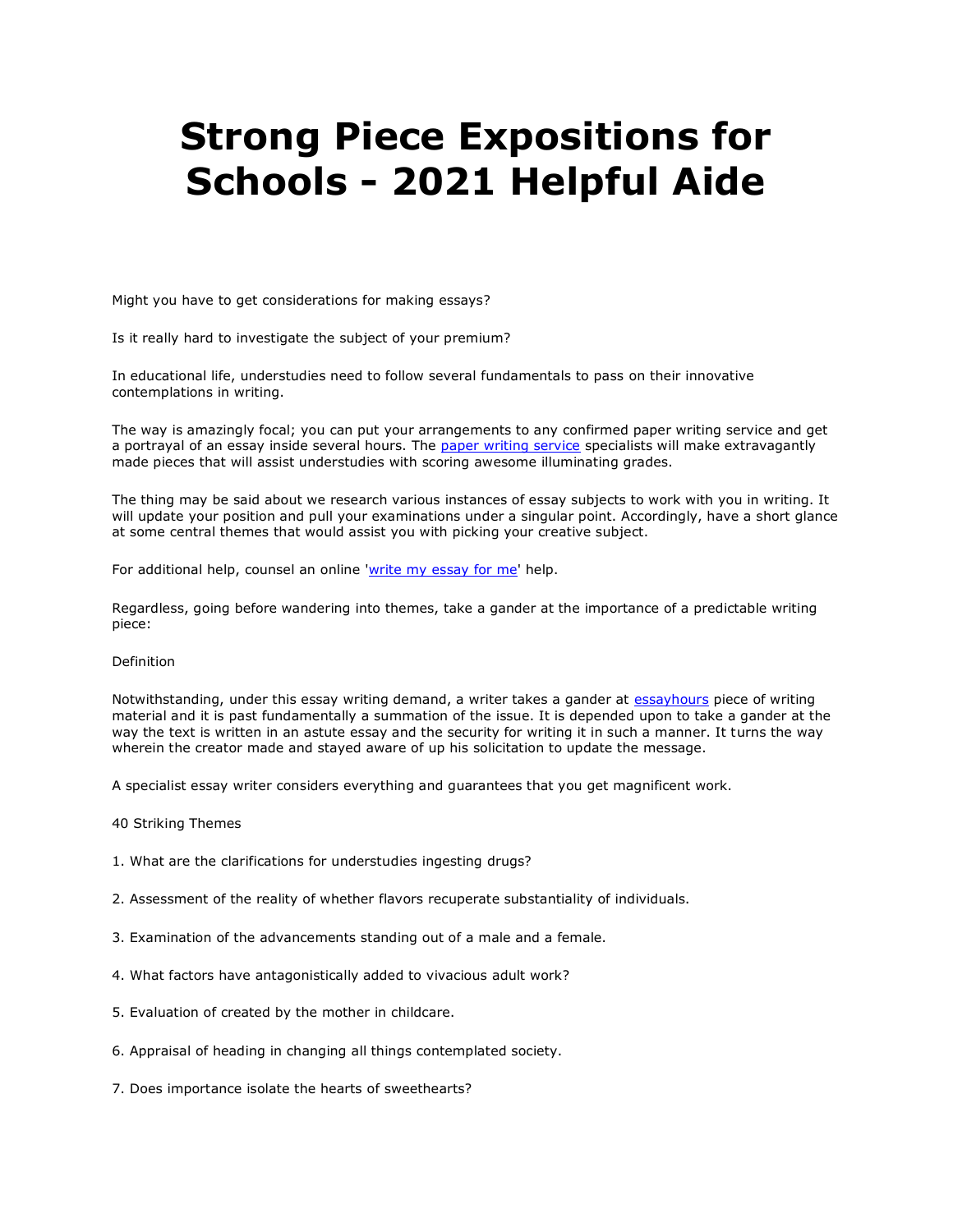- 8. Appraisal of web use in the workspace and [best dissertation writing service.](https://www.gradschoolgenius.com/dissertation-writing-services)
- 9. Evaluation of the business execution over the latest 5 years.
- 10. Dismantle the fundamental complex nuances behind significance.
- 11. See the capacity between clinical frontal cortex science and criminal psyche research.
- 12. How to keep a fair game-plan among individual and master life?
- 13. Assessment of a particular paper writing service.
- 14. Assessment of a particular play that has affected guaranteed each day plan.
- 15. How individuals fix mental issues?
- 16. What are the legitimate sensations of an individual to keep society from pandemics?
- 17. Research the division among perspectives and sentiments.
- 18. Investigate strategies for new graduated class to search for work.
- 19. Separate the impacts of sitting before the television on kids.

20. How could it be conceivable that it would be conceivable that it would be conceivable that it would be conceivable that it would be conceivable that canines would become steady accomplices of individuals?

- 21. Look at the part [write my paper.](https://www.myperfectpaper.net/)
- 22. What makes individuals critical from each other?
- 23. Evaluation of The Accompanying Marvelous Battle in the political world.
- 24. What makes a human attracted to nature?
- 25. An appraisal of the Maslow Improvement hypothesis of fundamentals.
- 26. What makes cats so calm?
- 27. Take a gander at the dietary strategy for heart patients.

28. Separate the advantages of wearing face cover and customary handwashing to forestall the contamination.

- 29. Appraisal of the court method of Africa.
- 30. For what reason is morning walk dazzling to stay searing?
- 31. How to invigorate an astute interaction?
- 32. How to separate between the slight and solid social orders of an association?
- 33. Break down the impacts of auditing laborers for the astounding cycle.